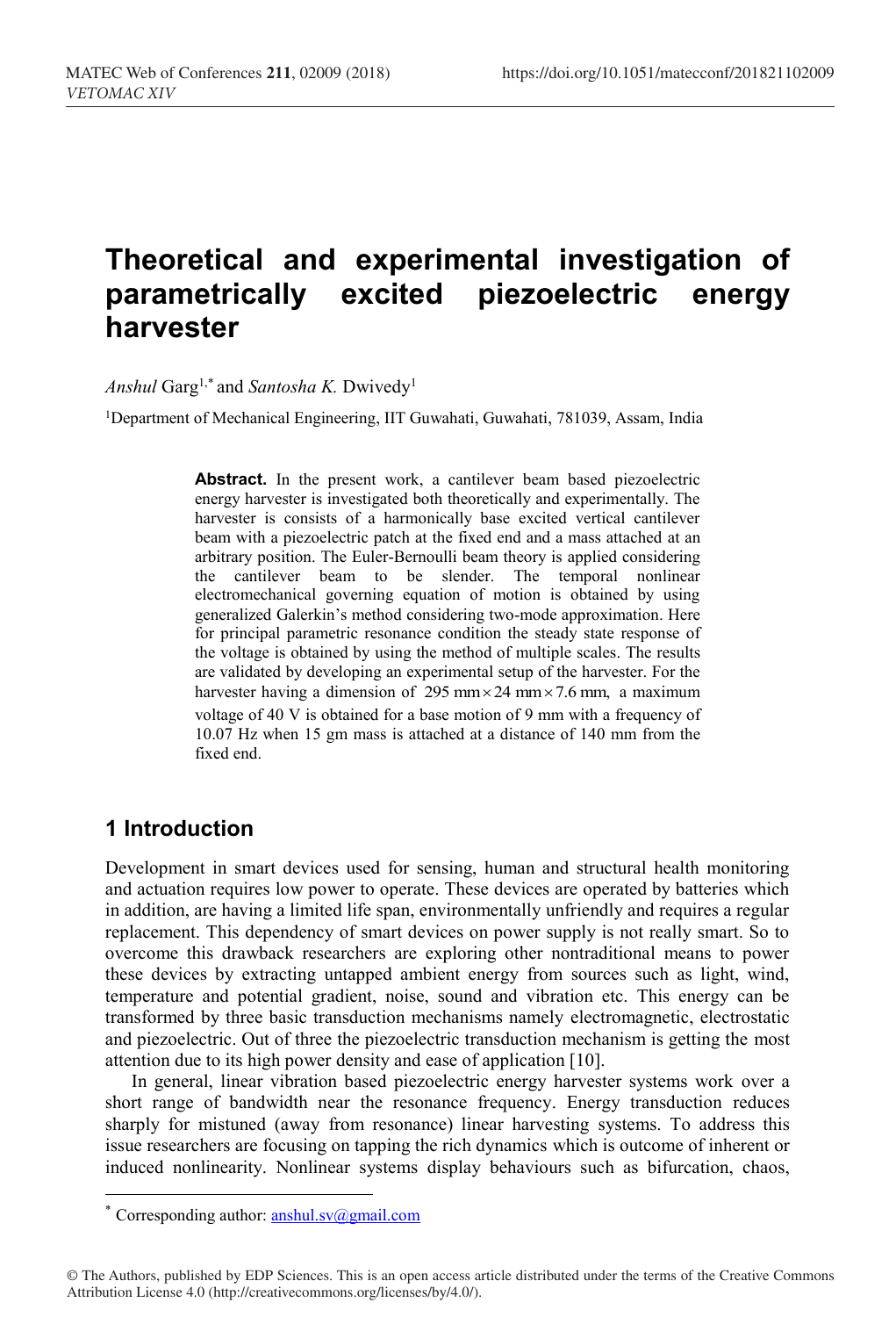internal resonance that linear systems cannot. The multi-branched fixed point response of a nonlinear system may be periodic, quasi-periodic and chaotic in nature. Energy harvesters based on nonlinear vibration have potential to extract energy due to multiple resonance conditions which may lead to enhanced frequency band width. The source of nonlinearity can be of the geometric or material in nature. It can also arise due to external excitation and constraints such as impact, friction, backlash and freeplay [4, 5]. The frequency bandwidth over which the higher transduction of mechanical energy to electrical energy takes place can be increased by exploiting the inherent or induced nonlinearity [6].

A large response can be produced by small parametric excitation [7] even when the frequency of excitation is away from the fundamental frequency of the system. Daqaq et al., [3] investigated a nonlinear parametrically excited cantilever beam based harvester. A critical amplitude of excitation is necessary to be maintained always to get nontrivial system response. In a similar work where parametric excitation is considered Abdelkefi et al., [9] developed a distributed parameter model of parametrically excited nonlinear PEH system having a cantilever beam and a tip mass.

In the present work a parametrically excited cantilever beam with piezoelectric patch and an attached mass is considered for dynamic analysis. The similar system is analyzed by Zavodney and Nayfeh [1] considering single mode approximation and without piezoelectric element. Also by considering two mode approximation similar model is analysed analytically by Kar and Dwivedy [2] and Dwivedy and Kar [8] without piezoelectric patch. Here the Generalized Galerkin's method is used to discretize the spatio-temporal equation of motion to its temporal form. Steady state response and output voltage is obtained by using perturbation method namely the Method of multiple scales (MMS) to reduce the equations of motion into first order differential equations. In house experimental setup is developed in order to verify the results obtained analytically.

### **2 Mathematical modeling**

The schematic of parametrically excited ( $z(t) = z_0 \cos(\Omega t)$ ) piezoelectric energy harvester of length *L* consists of a mass *m* at a distance *d* and piezoelectric patch of length  $L_p$  is shown in Fig. 1. At a distance *s*,  $u(s,t)$  and  $v(s,t)$  denotes the longitudinal and transverse displacements. The curvature and displacement expression is considered nonlinear due to large transverse geometric deflection. The following nonlinear electromechanical equation of motion [1, 2, 10] is obtained

$$
\left[\rho + m\delta(s-d)\right]v_{tt} + cv_{t} + EI\left\{v_{ssss} + \left[v_{s}(v_{s}v_{ss})_{s}\right]_{s}\right\} - \left[J_{0}\delta(s-d)(v_{s})_{tt}\right]_{s} - (Nv_{s})_{s} - \overrightarrow{H}\overrightarrow{v}\overrightarrow{V}(t) = 0
$$
\n(1)

Here  $\rho$ ,  $\delta$ (), c, EI,  $J_0$ ,  $\overline{H}$ ,  $\overline{V}$  and  $\overline{v}$  denotes mass per unit length, Dirac delta function, damping coefficient, flexural rigidity, moment of inertia of attached mass, Heaviside function, voltage and coupling term for series connection respectively.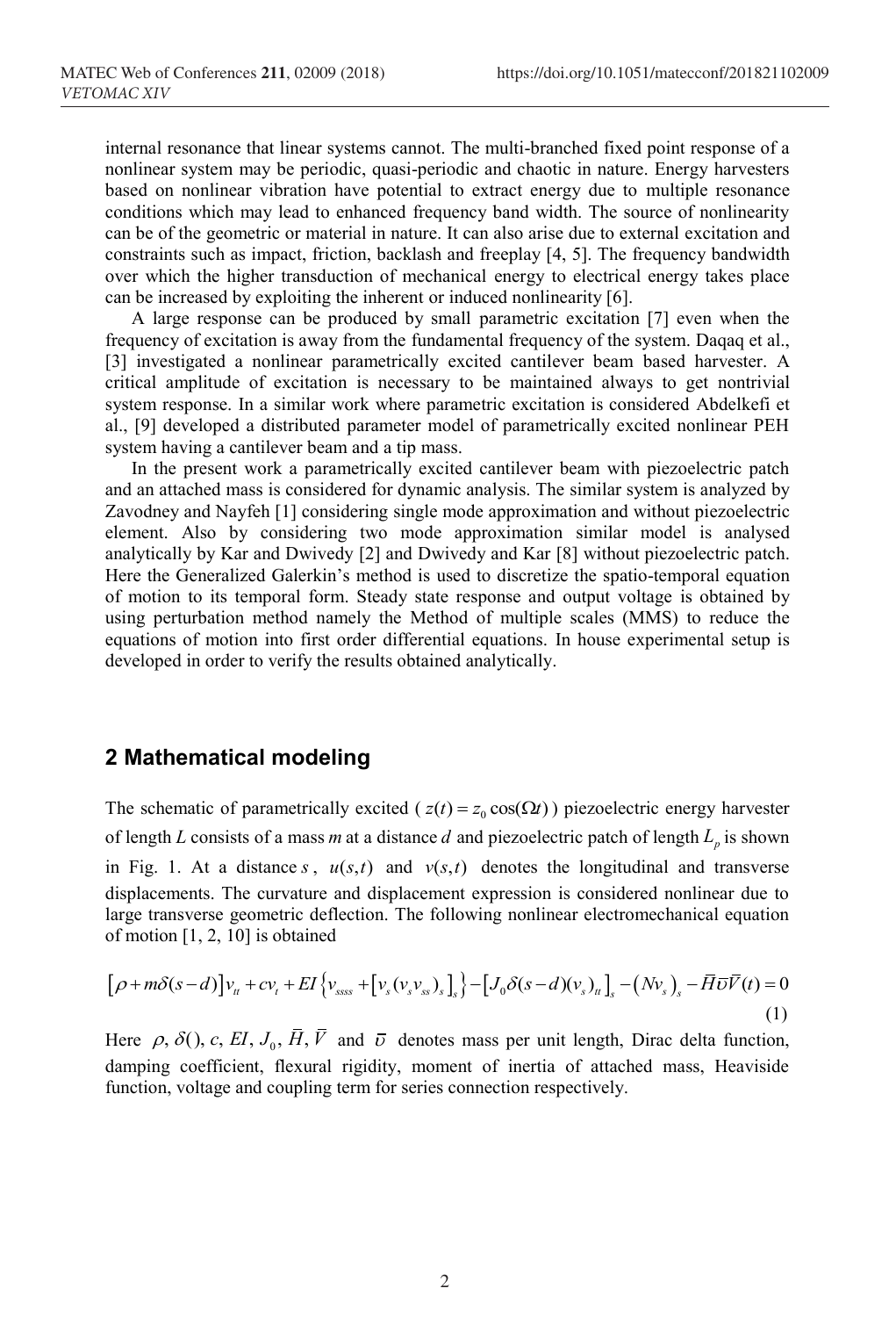

**Figure 1.** Schematic of a parametrically excited piezoelectric energy harvester (PEH)

The inextensibility condition  $u(s,t) = (1/2) \int_0^s \{v'(\xi,t)\}^2 d\xi + z(t)$  defines the longitudinal motion in terms of lateral. The circuit equation [10] for series connection under the external load resistance,  $R_i$  becomes

$$
\frac{C_p}{2}\frac{d\bar{V}(t)}{dt} + \frac{\bar{V}(t)}{R_l} - i_p(t) = 0
$$
\n(2)

The boundary conditions are  $v(0, t) = 0$ ,  $v_s(0, t) = 0$ ,  $v_{ss}(L, t) = 0$ ,  $v_{ss}(L, t) = 0$  (3) Here  $\xi$ , *s*, *t*,  $C_p$  and  $i_p$  denotes the variable of integration along longitudinal direction, curvilinear variable and time, capacitance, and current source. As per Galerkin's method the transverse displacement  $v(s,t)$  is represented by  $v(s,t) = \sum_{n=1}^{\infty} r \psi_n(s) q_n(t)$ where r,  $q_n(t)$ ,  $\psi_n(s)$  denotes scaling factor, time modulation and shape function. After nondimensionalization the temporal governing equations of motion becomes

$$
\ddot{q}_n + 2\varepsilon \zeta_n \dot{q}_n + \omega_n^2 q_n + \varepsilon \sum_{k,l,m}^2 \Big( \alpha_{klm}^n q_l q_m + \beta_{klm}^n \dot{q}_l \dot{q}_m + \gamma_{klm}^n q_l \ddot{q}_m \Big) q_k +
$$
  
\n
$$
\varepsilon v_n V(\tau) - \varepsilon \sum_{m=1}^2 \Big[ f_{nm} \cos(\phi \tau) \Big] q_m = 0
$$
  
\n
$$
\dot{V}(\tau) + r_e V(\tau) + \sum_{n=1}^N K_n \dot{q}_n = 0
$$
\n(5)

Here we assume that the terms  $\zeta_n$ ,  $\alpha_{klm}^n$ ,  $\beta_{klm}^n$ ,  $\nu_n$ ,  $[f_{nm} \cos(\phi \tau)] q_m$  which denotes the damping, geometric and inertial nonlinearities, electromechanical coupling and parametric excitation [7] are small hence considered of the order of  $\varepsilon$  (book keeping parameter). In the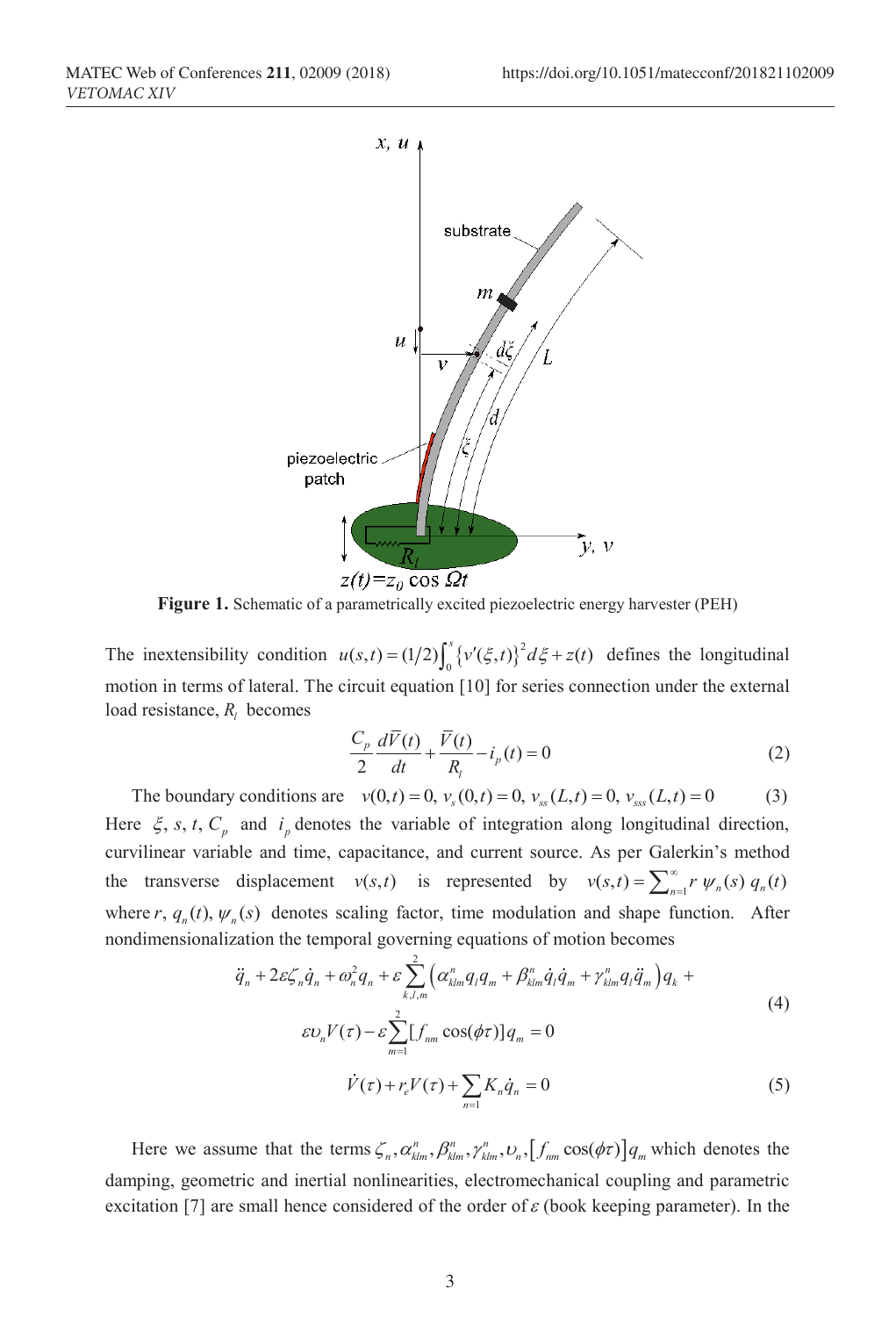absence of piezoelectric patch the equation of motion of the system reduces to the model investigated by Zavodney and Nayfeh [1].

## **3 Perturbation analysis**

To obtained analytical expression for transverse displacement, generated voltage and power, a uniform first order approximate analytical solution of Eq. (4) and (5) is obtained. Method of multiple scales (MMS) is used to meet this end which describe the dynamics of the nonlinear system. The system dynamics under parametric resonance case is studied. In order to implement MMS the time dependence is discretize into multiple time scales as  $T_i = \varepsilon^i \tau$ ;  $i = 0, 1, 2, ...$  and time derivatives expressed as:

$$
d/d\tau = D_0 + \varepsilon D_1 + O(\varepsilon^2), d^2/d\tau^2 = D_0 + 2\varepsilon D_0 D_1 + O(\varepsilon^2)
$$

where  $D_i = \partial/\partial T_i$ . The solution of displacement and voltage ( $q_i$ , *V*) expressed, expanded or discretize as

$$
q_n(\tau;\varepsilon) = q_{n0}\left(T_0,T_1\right) + \varepsilon q_{n1}\left(T_0,T_1\right) + O(\varepsilon^2); \quad V(\tau;\varepsilon) = V_0\left(T_0,T_1\right) + \varepsilon V_1\left(T_0,T_1\right) + O(\varepsilon^2) \tag{6}
$$

Later substituting these expansions of solution  $(Eq. (6))$  in Eq.  $(4)$  and comparing the coefficients involving terms  $\varepsilon^0$  and  $\varepsilon^1$ , yields the following set of differential equations

$$
O(\varepsilon^{0}): \t D_{0}^{2}q_{n0} + \omega_{n}^{2}q_{n0} = 0; \t D_{0}V_{0} + r_{e}V_{0} = -\sum_{n=1}^{\infty} K_{n}D_{0}q_{n0} \t (7)
$$

$$
O(\varepsilon^{1}): \qquad D_{0}^{2}q_{n1} + \omega_{n}^{2}q_{n1} = -\left[\begin{array}{l} 2\xi_{n}D_{0}q_{n0} + 2D_{0}D_{1}q_{n0} - \sum_{n,m=1}^{\infty} f_{nm}q_{m0}\cos\phi\tau + \nu_{n}V_{0} \\ + \sum_{klm} \left(\alpha_{klm}^{n}q_{k0}q_{l0}q_{m0} + \beta_{klm}^{n}q_{k0}D_{0}q_{l0}D_{0}q_{m0} + \gamma_{klm}^{n}q_{k0}q_{l0}D_{0}^{2}q_{m0}\right) \end{array}\right]
$$
\n
$$
D_{0}V_{1} + r_{e}V_{1} = -D_{0}V_{0} - K_{1}\left(D_{0}q_{11} + D_{1}q_{10}\right) - K_{2}\left(D_{0}q_{21} + D_{1}q_{20}\right)
$$
\n
$$
(8)
$$

The solution of Eq. (7) expressed in the following form

$$
q_{n0} = A_n(T_1) \exp(i\omega_n T_0) + cc, \ \ V_0 = -\sum_{n=1}^2 K_n Z_n A_n(T_1) \exp(i\omega_n T_0) + cc \tag{9}
$$

Here  $A_n(T_1)$  is a slowly varying complex valued function and *cc* is an abbreviation for complex conjugate term. Further expanding Eq. (8) by utilizing Eq. (9) the secular and near secular terms are obtained for first two modes  $(n=1, 2)$ . These obtained secular terms should be eliminated so that finite amplitude response exist.

#### **Case : Principal parametric excitation (** $\phi = 2\omega_1 + \varepsilon \sigma_1$ )

Considering only single mode approximation ( $n = 1$ ) and when excitation frequency ( $\phi$ ) is near to twice of first natural frequency of the system that is  $\phi \approx 2\omega_1$  (condition of principal parametric excitation). After solving the electromechanical equation of motion by Method of multiple scales and invoking the solvability condition by making secular term zero to find the value of unknown  $A_1(T_1)$ . Writing  $\phi = 2\omega_1 + \varepsilon \sigma_1$  where  $\sigma_1$  and  $\varepsilon$  are detuning and book keeping parameter which shows the nearness of excitation frequency to  $2\omega$ .

$$
e^{I_{0}^{T_{0}^{0}}}\left(-Z_{1}^{V_{\overline{s}}}\mathcal{A}_{1}-2I\zeta_{1}^{T}\omega_{1}\mathcal{A}_{1}-\left(3\alpha_{111}+\beta_{111}\omega_{1}^{2}-3\gamma_{111}\omega_{1}^{2}\right)\mathcal{A}_{1}^{2}\overline{\mathcal{A}}_{1}-2I\omega_{1}\mathcal{A}_{1}^{V}\right)+\frac{1}{2}e^{I(\phi-\omega_{1})T_{0}}f_{11}\overline{\mathcal{A}}_{1}\tag{10}
$$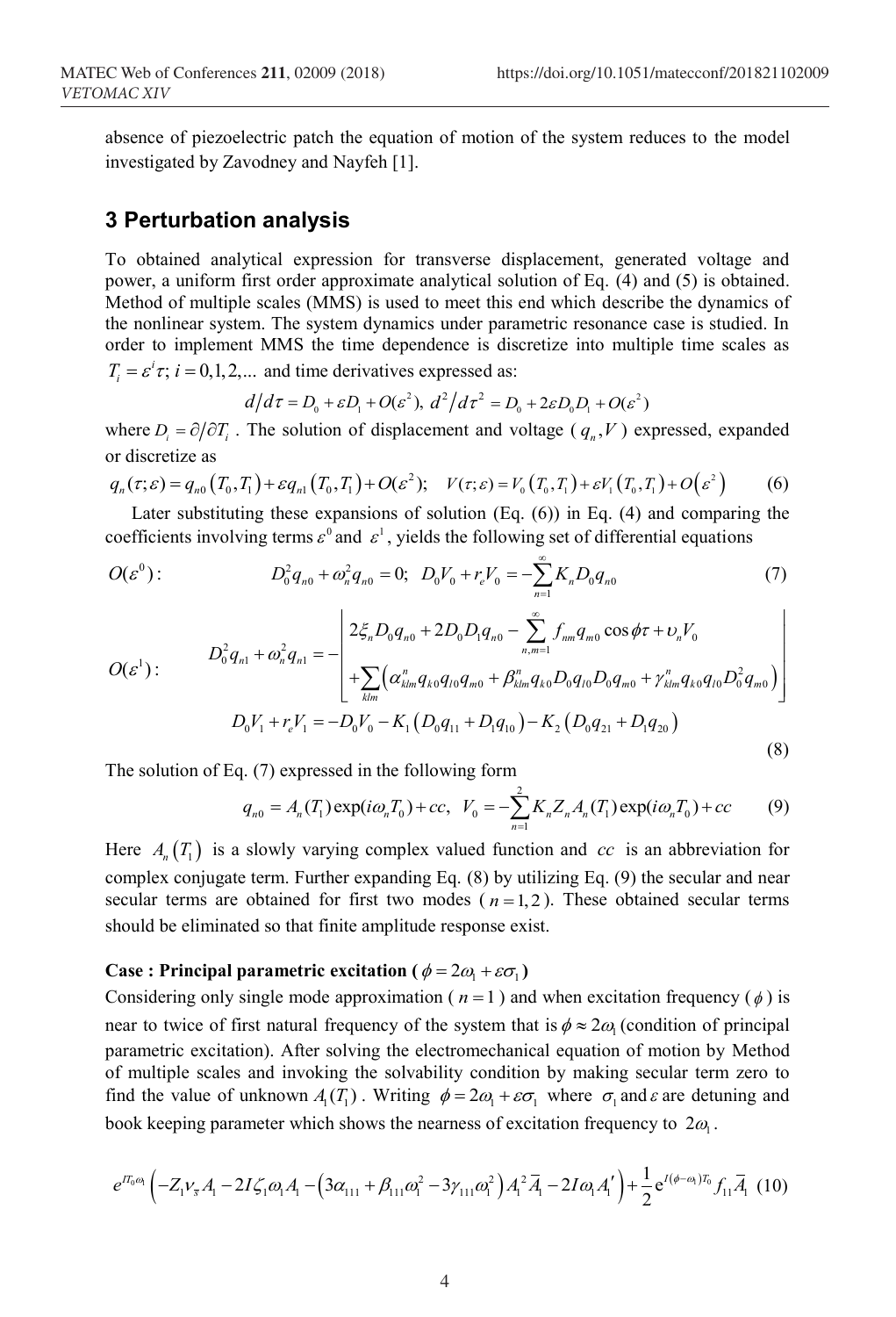Letting  $A_1 = \frac{1}{2} a_1(T_1) \exp^{I A_1(T_1)}$  and expanding secular term (coefficient of  $e^{I \omega_1 T_0}$ ) then separating the real and imaginary parts the reduced modulation equations at steady state  $(a_1' = \delta' = 0)$  becomes

$$
\sigma_{1} = \left(\frac{a_{1}^{2}}{8\omega_{1}}\left(3\alpha_{111} + (\beta_{111} - 3\gamma_{111})\omega_{1}^{2}\right) + \frac{v_{5}\omega_{1}}{2\left(r_{e}^{2} + \omega_{1}^{2}\right)}\right) \pm \sqrt{\left(\frac{f_{11}}{4\omega_{1}}\right)^{2} - \left(\zeta_{1} + \frac{v_{5}r_{e}}{2\left(r_{e}^{2} + \omega_{1}^{2}\right)}\right)^{2}}
$$
(11)  
Here  $\delta = -\beta_{1} + \sigma_{1}T_{1}$  and  $\beta_{1}' = -\delta' + \sigma_{1}$ .

**Table 1.** Properties of Piezoelectric Patch **SP-5H** (PZT-5H) [11]

**Table 2.** Geometric and material properties.

|                                                                                                                                                                                                     |                   |                                   | Property                                                                                                                                                               | Piezoelectric                                                                   | Substrate                                                                                                                                   |
|-----------------------------------------------------------------------------------------------------------------------------------------------------------------------------------------------------|-------------------|-----------------------------------|------------------------------------------------------------------------------------------------------------------------------------------------------------------------|---------------------------------------------------------------------------------|---------------------------------------------------------------------------------------------------------------------------------------------|
| Property<br>Dielectric constant                                                                                                                                                                     | Sym<br>$K_{33}^T$ | Value<br>3250                     | Young's Moduli, GPa<br>Density, $\text{kg m}^{-3}$                                                                                                                     | $E_p = 66.7$<br>$\rho_p = 7500$                                                 | $E_b = 190$<br>$\rho_b = 5555$                                                                                                              |
| Capacitance, nF<br>Piezo constant, $CN^{-1}$                                                                                                                                                        | $C_p$<br>$d_{31}$ | 71.3034<br>$-285 \times 10^{-12}$ | Length, m<br>Width, m<br>Height, m                                                                                                                                     | $t_p = 5 \times 10^{-4}$                                                        | $L_p = 5 \times 10^{-2}$ $L_h = 29.5 \times 10^{-2}$<br>$b_p = 2.4 \times 10^{-2}$ $b_b = 2.4 \times 10^{-2}$<br>$t_b = 7.6 \times 10^{-4}$ |
| 90<br>80<br>stable.<br>70<br>experimental<br>60 <sup>1</sup><br>50<br>><br>40<br>30 <sub>2</sub><br>20<br>10<br>$9\overline{3}$<br>$\overline{2}$<br>π.<br>$\mathbf{A}$ $\mathbf{V}$ . $\mathbf{A}$ | 2.2<br>Φ          | unstable<br>2.4                   | 90<br>80<br>70<br>60<br>50<br>><br>40<br>30<br>20<br>10 <sup>1</sup><br>$9\overline{3}$<br>$\overline{2.6}$<br>$\overline{2}$<br>trations talks a talation Corporation | $\overline{2.2}$<br>Φ<br>$0.005 \pm 1.1 \pm 1$<br>$\mathbf{C}$ and $\mathbf{C}$ | $\overline{2.6}$<br>$\overline{2.4}$                                                                                                        |

**Figure 2.** Voltage variation with excitation frequency for  $v = 0.005$  and  $v = 1$ 

The variation of voltage with nondimensional frequency of excitation is shown in Fig. 2 for two different parameter of damping. For higher damping the bandwidth increases slightly. The experimental findings (see Fig. 2) matches with analytical analysis. A voltage range from 30 V to 50 V is obtained when the system excited near to parametric excitation. The voltage follows the amplitude topologically due to proportionality.

## **4 Experimental setup**

In house experimental setup consists of mbed NXP LPC1768 Microcontroller, encoder, display unit, power supply, PM DC motor (24 V, 3000 rpm), energy harvester etc., as shown in Fig. (3). Output voltage is obtained using the oscilloscope (InfiniiVision DSO-X-3024A). The harvester consists of a 50mm long and 24mm wide PZT patch attached to a stainless steel beam with a 15g mass attached at a distance of 140mm. The cantilever beam is having dimensions of 295 mm  $\times$  24 mm  $\times$  7.6 mm. The properties of the PZT and beam